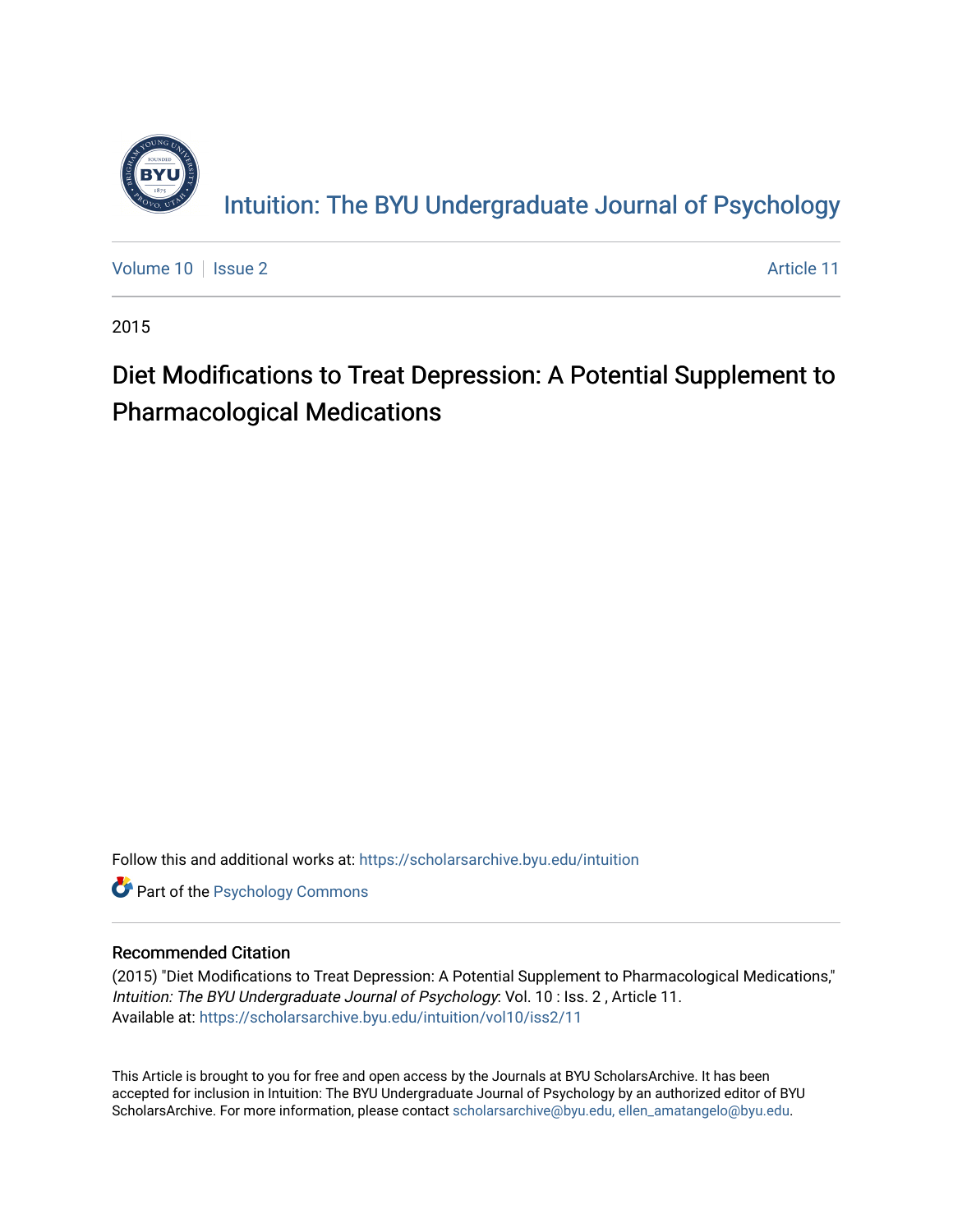# Diet Modifications to Treat Depression: A Potential Supplement to Pharmacological Medications

pplement to

by Eric Bylund

**Pharmacological drugs have become generally accepted as the primary** *form of treatment for depression, but simple modifications to diet should be another option taken into consideration. Antidepressant drugs are oftm expensive and have negative side effects, but some dietary supplements and or changes in diet are less of a financial burden and less physically detrimental. In studies of the role diet plays in depression, specific nutrients have been identified, including omega-3 lipids, zinc, folate, vitamin B12, and tryptophan, which shows particular promise in the treatment of depression. Although combinations of nutrients or treatments could negatively interact, further research could identify those combinations as well as combinations that most beneficial.* 

Published by BYU ScholarsArchive, 2015

1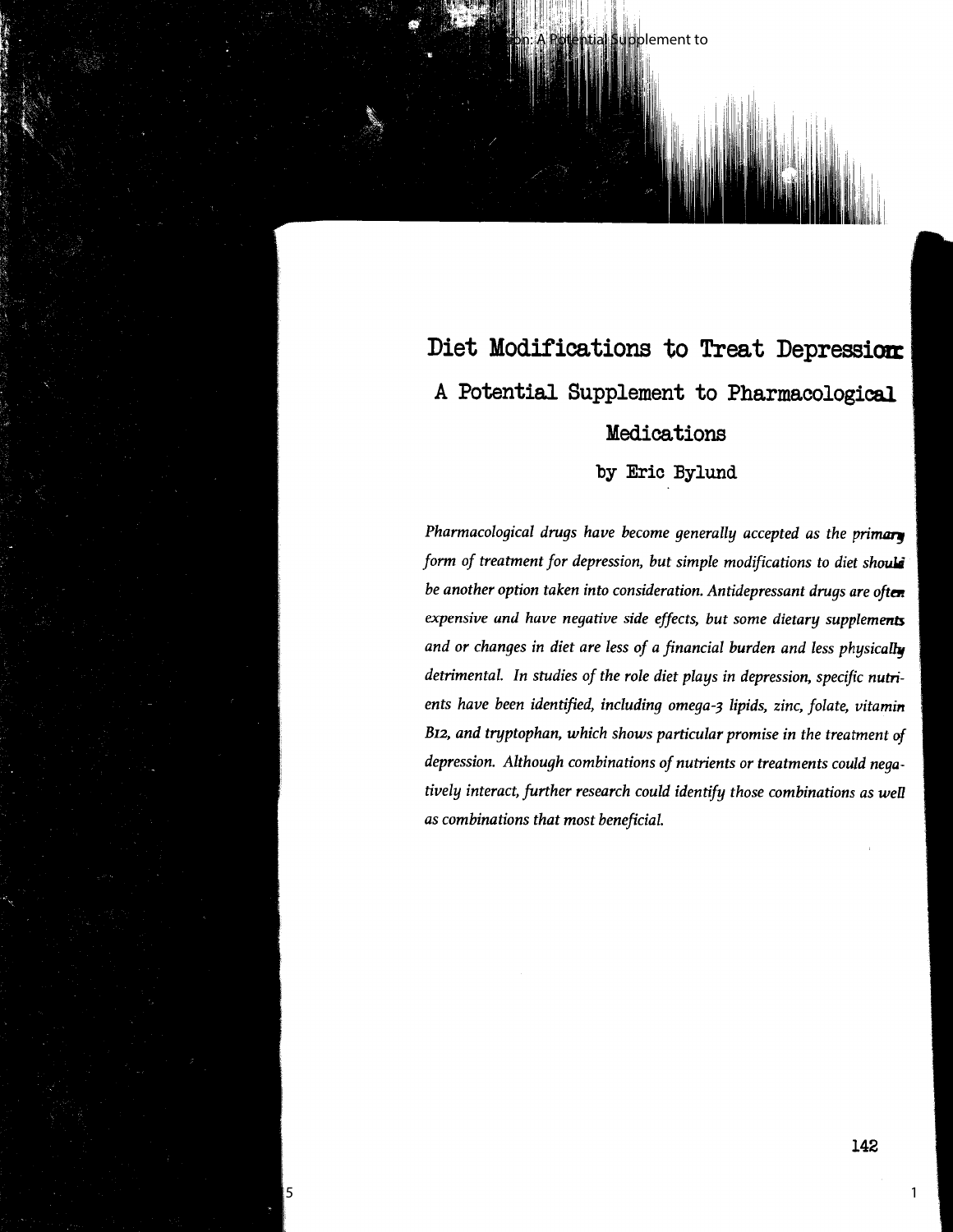**201**5], Iss. 2, Art. 11

epression is often characterized by a lack of joy in daily activities, a diminished sense of self-worth, and an inability to function at a desired level. It is comorbid with high  $\bullet$ s of chronic disease and relapse, and with other mental disor-**Lers.** It is a widespread condition, found in developed countries as **all** as in developing and third-world countries (Bauer, Tharmana**mn,** Volz, Moeller, & Freemantle, 2009). In the United States, the **Extional Health and Nutritional Examination Survey (NHANES) immpl**eted between 2004 and 2008 showed that 20.1% of respond**rats** reported depressive symptoms (Ruth, Baltrus, Ye, & Rust, 2011). In the U.S., a culture that emphasizes Western medicine, the

**weat**ment of depression focuses on pharmacological remedies. **Exam**enthal et al. (1999) reported that selective serotonin-reuptake , in titors (SSRIs) had become the most widely used form of treat**men**t for depression, followed by other anti-depressant medica- $\blacksquare$ s, such as monoamine oxidase inhibitors and tricyclic antide-**1RESSants.** 

Continued use of these drugs has been proven to be effective, **Unit the**re are some areas of concern. Mainly, they can be a financial  $\blacksquare$ **largeden** for the patient, and they often have negative side effects. **For** example, a Swedish study found that the cost of drugs for the **a a a** atment of depression totaled the equivalent of \$130 million in **JID05,** a dramatic increase from the \$15 million spent in 1985 (Sob- **•edsi,** Lekander, Borgström, Ström, & Runeson, 2007). Similar find**ings** for the U.S. were reported by Morey, Thacher, and Craighead **Caoo7).** In addition, the side effects of anti-depressants include dry **mouth,** bladder problems, sexual dysfunction, blurred vision, dizzi-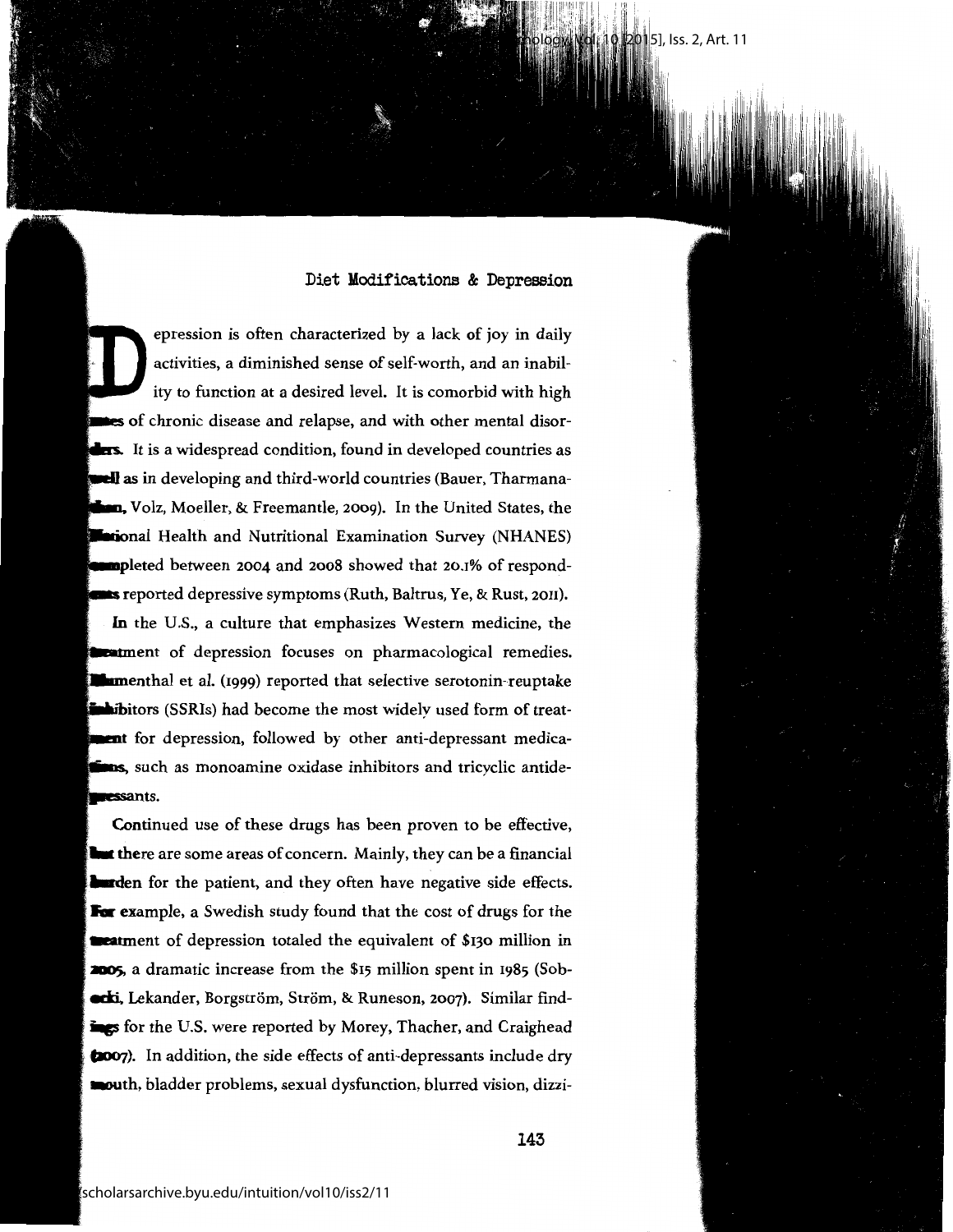#### **Bylund**

ness, nausea, nervousness, and insomnia (Rachel, 2000). An a**lter-[** native form of treatment might reduce or eliminate both the **finan..**  cial burden associated with antidepressants as well as the **adveiw**  side effects.

tential Supplement to

 $\lfloor$ 

The National Institute for Clinical Excellence (NICE, 2004) **rec**ommends careful consideration by physicians before prescribing anti-depressant drugs and specifically suggests that they should **not**  be used as the first option in the treatment of mild depression, **but**  rather reserved for cases of severe depression or when other **forms**  of treatment fail.

One alternative treatment for depression consists of **simple**  changes to diet in terms of the consumption of certain foods **and**  nutrient supplements. Specifically, research on omega-3 lipids, zinc, folate, vitamin B12, and tryptophan has demonstrated their potential to reduce depressive symptoms. Although evidence also suggests that certain combinations of dietary treatments could **have**  adverse side effects, these might be identifiable in future research and thus avoided.

#### **General Dietary Habits and Depression**

Several studies have examined the correlation between diet as a whole and symptoms of depression. Jacka et al. (2010a) utilized a healthy/unhealthy diet survey with a sample of Australian adolescents. The survey asked about their daily diet, such as whether they had breakfast each day, the number of servings of fruit and vegetables they consumed, and how much unhealthy food, such as hamburgers, sausages, donuts, pie, or soft drinks, they consumed. In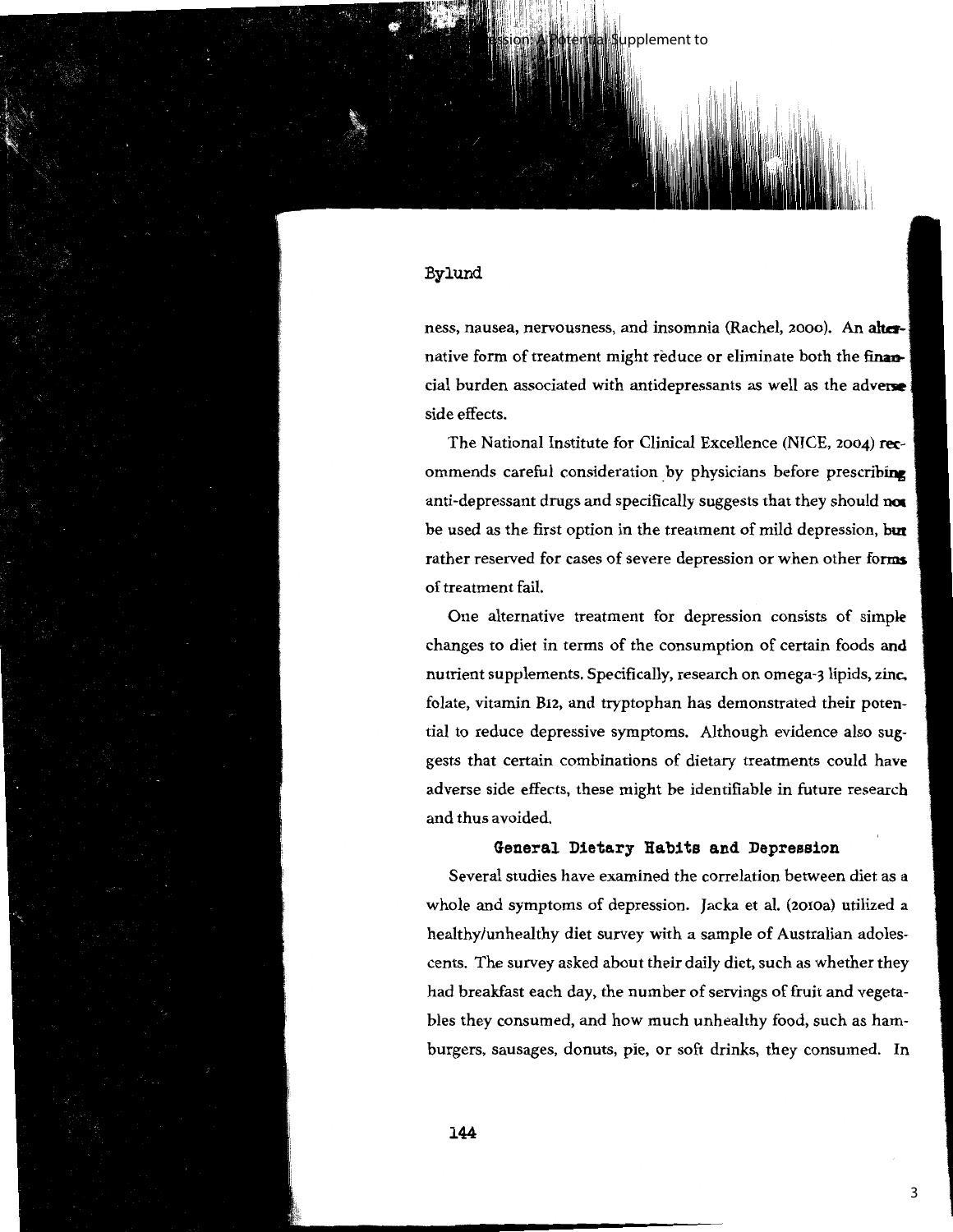Intuition: The BYU Undergraduate Journal of Psychology, Vol. 10 [2015], Iss. 2, Art. 11

**general,** the findings showed that, the poorer the diet, the more **ikely** the participants were to be depressed.

Another study by Jacka et al. (2010b) involving Australian wom**en** found that a "Western" diet (that is, one consisting of processed or fried foods, refined grains, and sugar products) was associated **with** a higher prevalence of depression and anxiety than a "tradi**lional"** diet (one consisting of vegetables, fruit, meat, fish, and **whole grains).** 

The Australian studies suggest the possibility that depressive **sym**ptoms could be treated using dietary changes. One weakness of **die** studies involves the issue of which foods should be considered **healthy** and which ones unhealthy. For example, many foods, such **as** hamburgers, arguably affect health in negative and positive **ways.** Studies of specific nutrients that are associated with depres**sion,** rather than general dietary habits, might be more helpful in **determining the specific changes to diet that reduce depressive** symptoms.

#### **Vitamins and Nutrients Implicated** in **Depression**

Harbottle and Schonfelder (2008) reviewed the extant literature **and** identified specific nutrients and vitamins associated with de**pression,** including omega-3 lipids, zinc, folate, vitamin B12, and **uyp**tophan.

#### **Omega-3** Fatty Acids

Omega-3 fatty acids consist of a group of fats that cannot natu**rally** be synthesized by the body and must come from the diet, commonly through marine sources (such as salmon, sardines, and **tun**a; Hu et al., 2002) and plant sources (such as flaxseed, walnuts,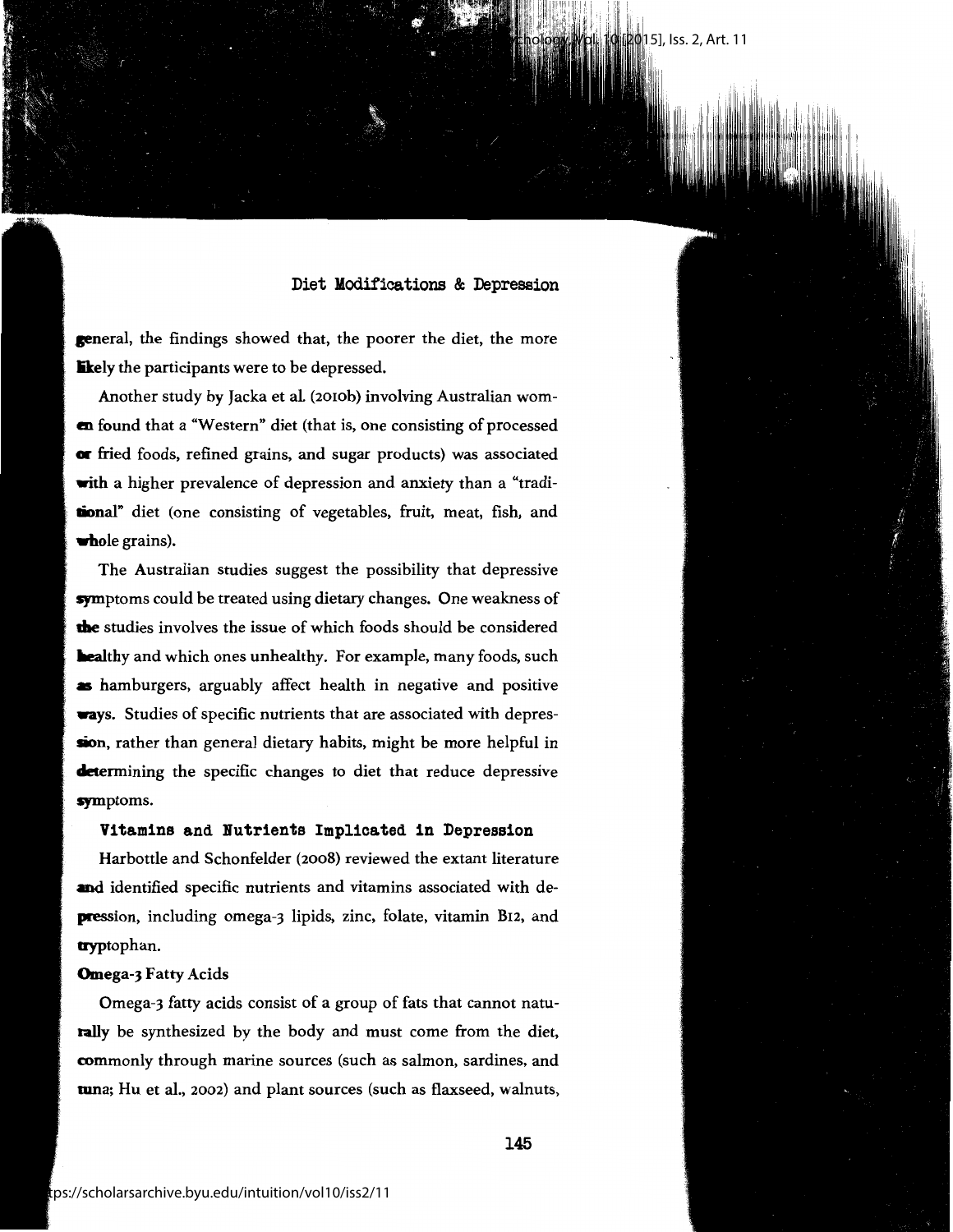#### .By.Jund

and canola oil; Parker et al., 2006). For example, a general finding that, as fish consumption goes up across populations, depress rates go down (Harbottle & Schonfelder, 2008). Biochemical and yses have further shown that depressed individuals generally **have** lower levels of omega-3 fatty acids than those who are not  $\triangle$ pressed (Harbottle & Schonfelder, 2008).

pplement to

**Vitamin B12 and Zinc** 

Vitamin B12 is a water-soluble vitamin that plays a key role **in** normal brain and nervous system functioning (Bilic, Bilic, **Zagar.•**  Juric, 2004). Zinc is an essential micronutrient and regarded **hy**  many to be the second most important metal for proper brain functioning (Singla & Dhawan, 2013). Deficiencies in both vitamin **Ba**  and zinc have been found in depressed people (Harbottle & **Scha.**  felder, 2008). High levels of vitamin B12 have been found in those who have recovered from depression, and it has been shown to **be a**  beneficial supplement in the treatment of depression (Harbottle **Ai:.**  Schonfelder, 2008).

#### **Folate**

Folate is a water-soluble form of vitamin B9, is essential **in syn**thesizing and repairing DNA, and is necessary for certain chemical reactions within the body (Weinstein et al., 2013). A **study**  (Tolmunen et al., 2003) of Finnish men grouped them according to dietary-folate intake. The lowest third were more at risk for depressive symptoms than those in the highest third. This remained true even after adjustments were made for potential confounding variables, such as smoking, alcohol consumption, socioeconomic status, and fat consumption.

5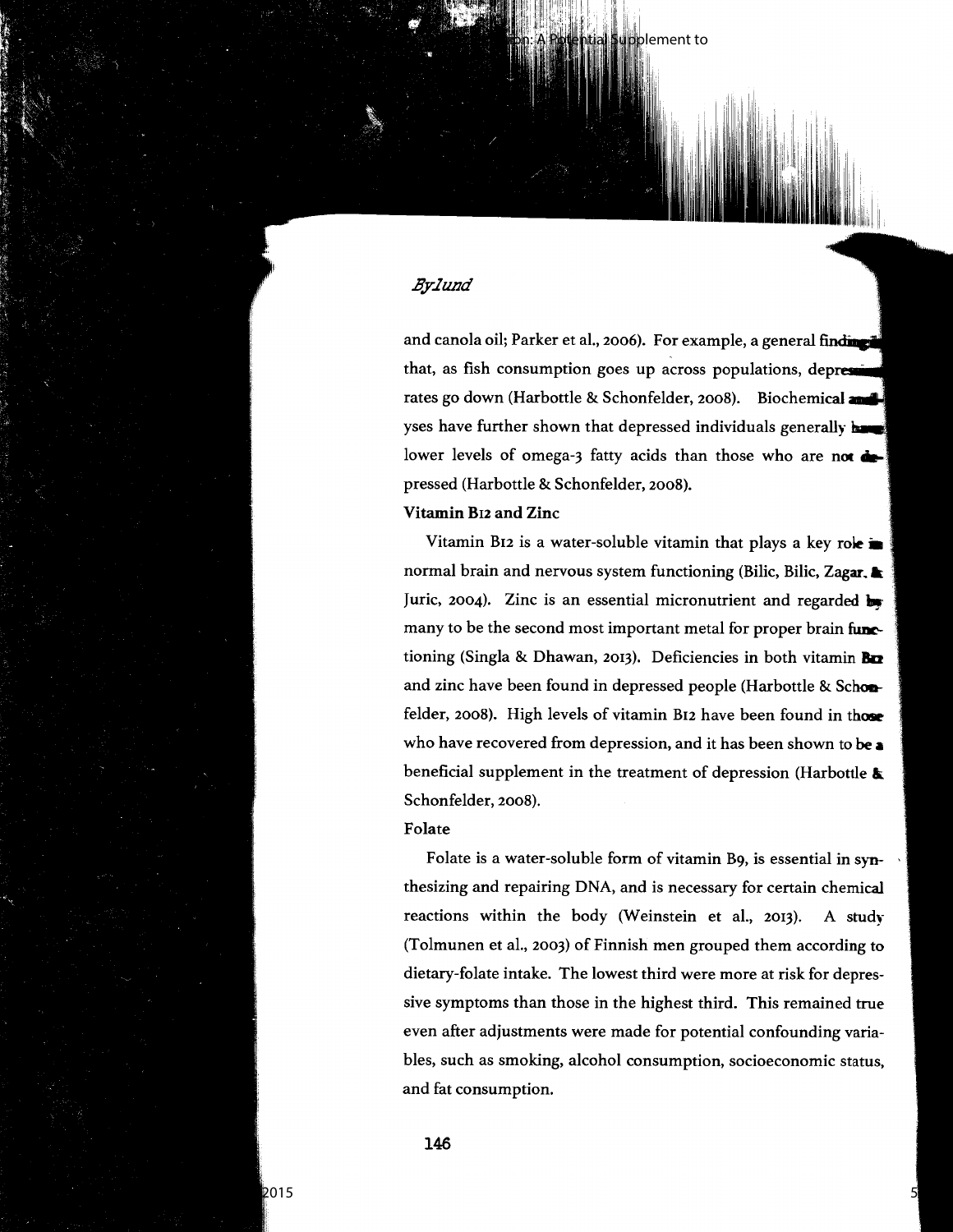Intuition: The Byu Undergraduate Journal of Psychology, Vol. 10 [2015], Iss. 2, Art. 11

#### **Tryptophan and Protein**

Tryptophan has received the most research attention and research in terms of its effect on depression and its potential as a dietary supplement to treat depression. It is a natural precursor to serotonin, a neurotransmitter that has been closely linked to depression, as previously indicated. In addition, it is commonly found in many sources of protein. Harbottle and Schonfelder (2008) identified several studies in which tryptophan supplements had a greater effect on alleviating depression than placebo did.

#### **Cortical spreading depression**

One of the ways that depression is studied electrophysiologically involves cortical spreading depression (CSD), which has been consistently observed in depressed patients (see de Aguiar, de Aguiar, & Guedes, 2011). The authors reported research utilizing CSD to examine the interaction between nutrition and pharmacological treatments for depression. One study (Tolmunen et al., 2003) involved two groups of rats. One group was fed a protein-deficient diet and the other a protein-enriched diet. Both groups then received a dose of lithium (pharmacological agent often used in the treatment of depression). The lithium dose reduced CSD susceptibility in the protein-deprived rats. The same dose in the proteinsupplemented rats had no effect on CSD susceptibility (de Aguiar et al. 2011).

#### Conclusion

The potentially harmful side effects of anti-depressant drugs are reason to search for alternative forms of treatment. I have summarized efforts to identify dietary components that are promising.

147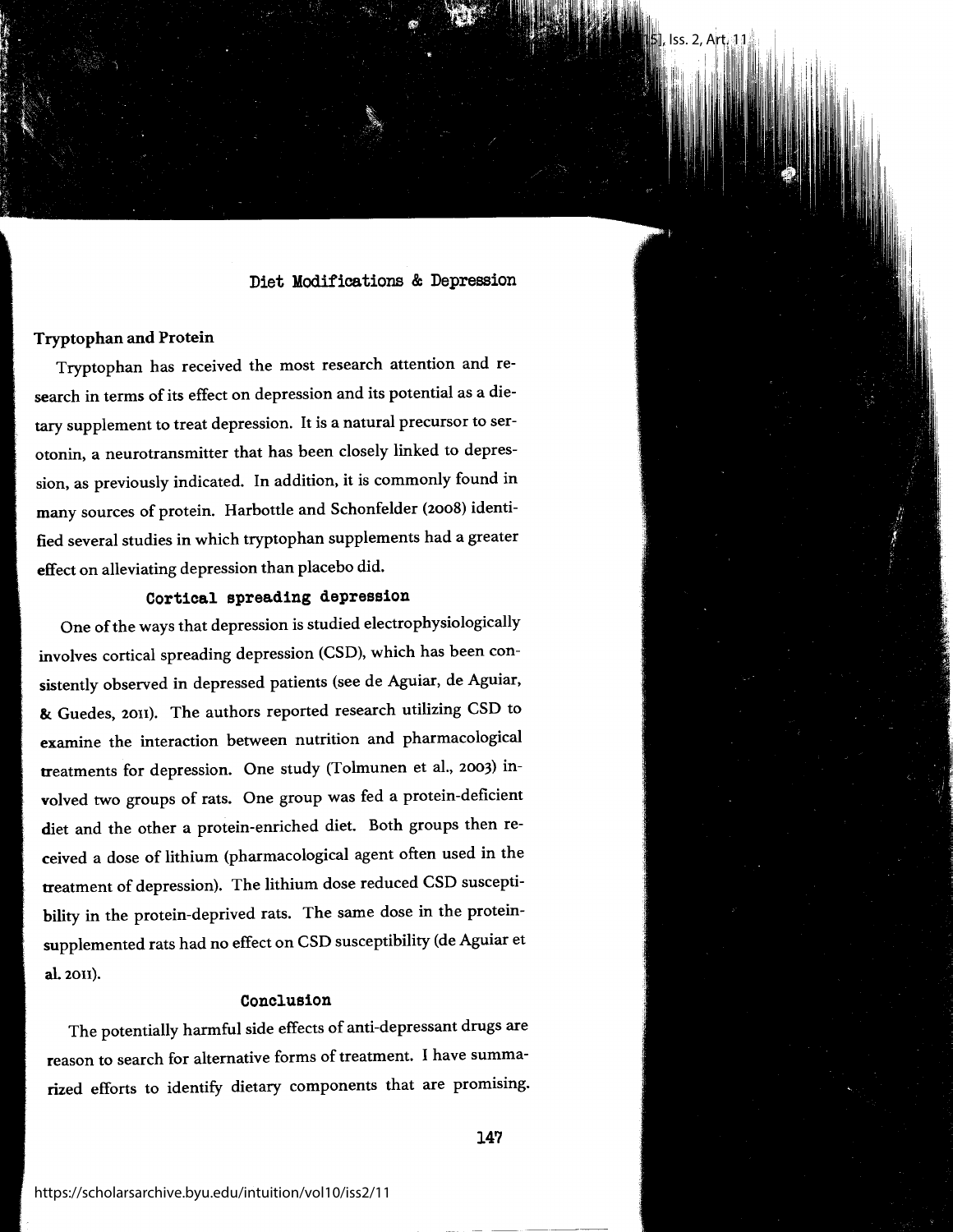#### Bylund

Although findings thus far cannot be considered conclusive, they warrant further research. For example, although zinc has shown promise as a beneficial supplement (Harbottle & Schonfelder. 2008), more remains to be learned about effective dosage and about potential side effects, especially in combination with other potential supplements.

pplement to

 $\parallel$ i $\parallel$ !,111! illiai 11

Another potential direction for research is longitudinal **studies**  in which dietary supplements introduced at an early age may **re**duce or eliminate the symptoms of depression in later life. Finally, certain combinations of drugs and nutrients could have beneficial effects in the treatment of depression-another possibility that deserves further study.

#### **References**

- Bauer, M., Tharmanathan, P., Volz, H., Moeller, H. & Freemantle, N. (2009). The effect of venlafaxine compared with other antidepressants and placebo in the treatment of major depression. *European Archives of Psychiatry and Clinical Neuroscience, 259,* 172-185.
- Bilic, E., Bilic, E., Zagar, M., & Juric, S. (2004). Masked deficit of vitamin Bu in the patient with heterozygous  $\beta$ -thalassemia and spastic paraparesis.Acta *Neurologica Belgica,* 104(4), 173-175.
- Blumenthal, J., Babyak, M., Moore, K., Craighead, W., Herman, S., Khatri, P., ... Krishnan, K. (1999). Effects of exercise training on older patients with major depression. *Archives of Internal Medicine, 159(19),* 2349-2356.
- de Aguiar, M., de Aguiar, C., & Guedes, R. (2011). Lithium/nutrition interaction in the brain: A single lithium administration impairs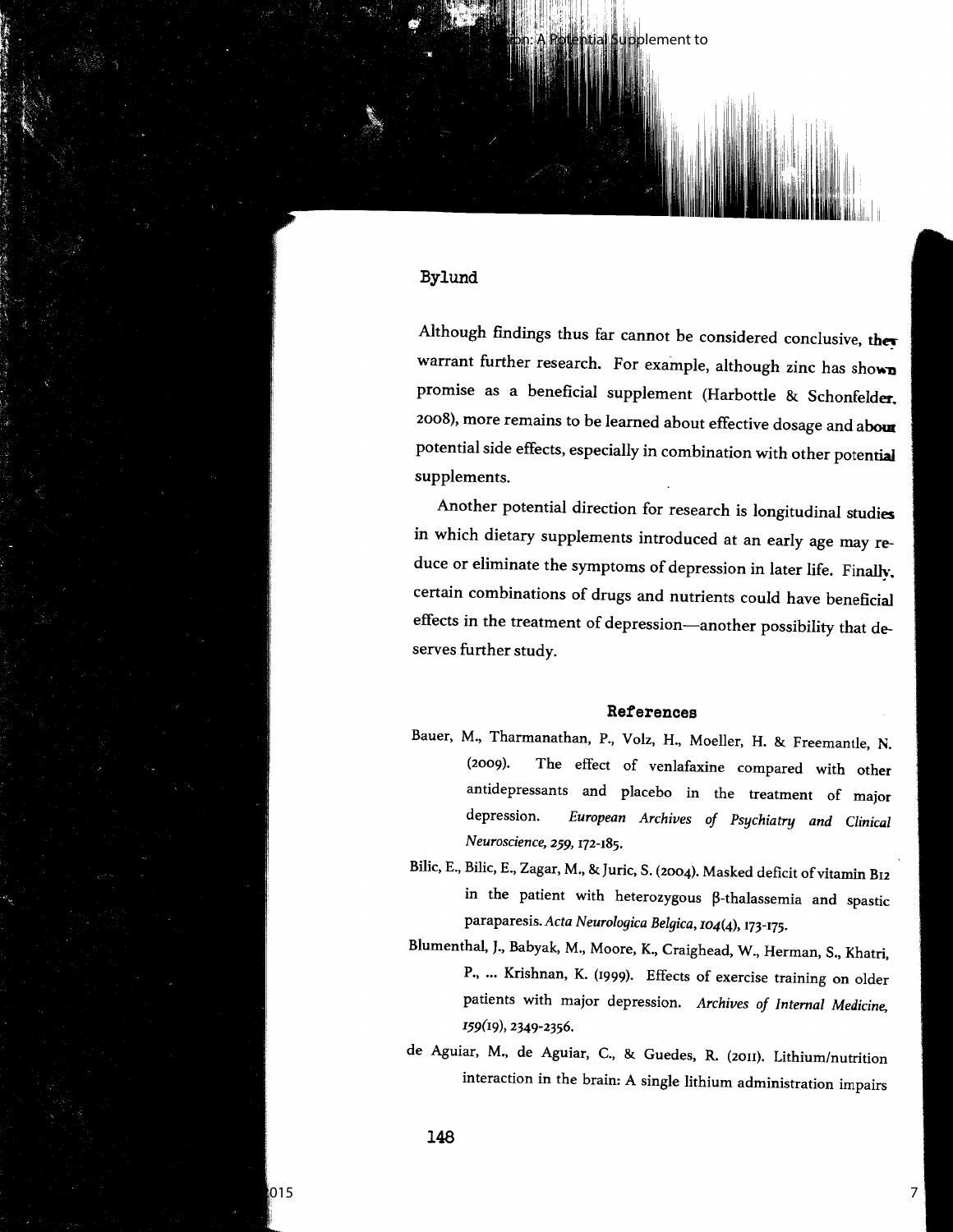15], Iss. 2, Art. 11

spreading depression in malnourished, but not in well-nourished rats. *Nutritional Neuroscience,* 14(4), 159-164. doi:10.u79/147683ouX13009738172440

- **Harbottle,** L., & Schonfelder, N. (2008). Nutrition and depression: A review of the evidence. *Journal of Mental Health,* I7(6), 576-587. doi:10.1080/09638230701677746
- **Bu, F.,** Bronner, L., Willett, W., Stampfer, M., Rexrode, K., Albert, C., ... Manson, J. (2002). Fish and omega-3 atty acid intake and risk of coronary heart disease in women. *Journal of the American Medical Association,* 287(14), 1815-1821.
- Jacka, F. N., Kremer, P. J., Leslie, E. R., Berk, M., Patton, G. C., Toumbourou, J. W., & Williams, J. W. (2010a). Associations between diet quality and depressed mood in adolescents: Results from the Australian healthy neighbourhoods *study.Australian and New Zealand Journal of Psychiatry,* 44(5), 435-442. doi:10.3109/00048670903571598
- **Jacka,** F. N., Pasco, J. A., Mykletun, A., Williams, L. J., Hodge, A. M., O'Reilly, S., & ... Berk, M. (2010b). Association of Western and traditional diets with depression and anxiety in women. *The American Journal Of Psychiatry,* 167(3), 305-3u. doi:10.u76/appi.ajp.2009.09060881
- **Morey,** E., Thacher, J. A., & Craighead, W. (2007). Patient preferences for depression treatment programs and willingness to pay for treatment. *Journal Of Mental Health Policy And Economics,* ro(2), 73- 85.
- **NICE** (2004). NICE guidelines to improve the treatment and care of people with depression and anxiety. Retreived at www.nice.org.uk/pdf/2oo4\_5o\_launchdepressionanxiety.pdf
- **Parker,** G., Gibson, N. A., Brotchie, H., Heruc, G., Rees, A., & Hadzi-Pavlovic, D. (2006). Omega-3 Fatty Acids and Mood Disorders.

149

---